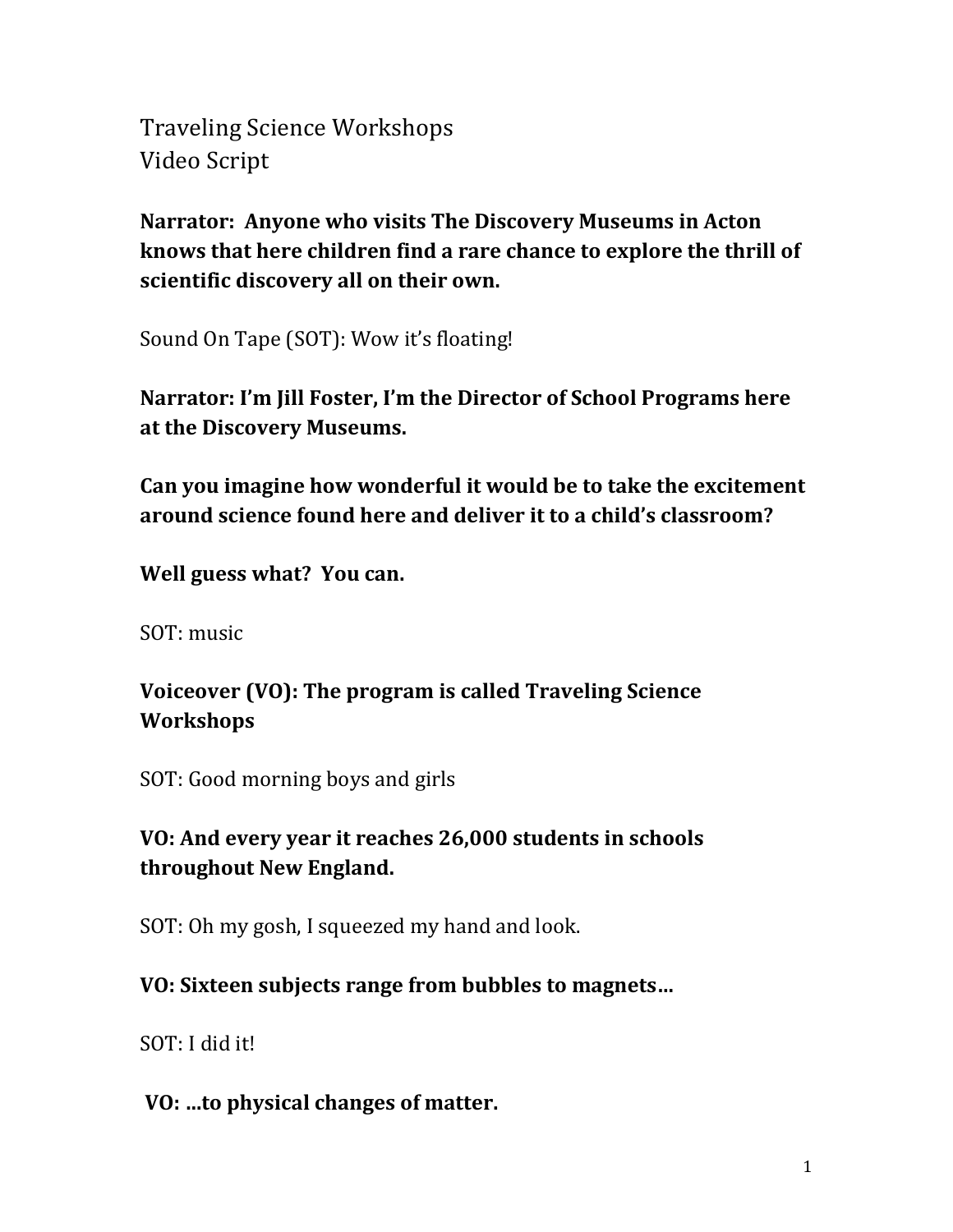SOT: It's changing to a gas

## **VO: But whatever subject is taught…the lesson is the same: Science is unbelievably fun, especially when** *you* **are the scientist.**

SOT: music

SOT: Teacher: It was so interesting to see them get so excited. They were just so engaged in what was happening in the Workshop. It was incredible to see the students like that.

SOT: music

SOT: Principal: It's the best complement to our curriculum. It really brings the learning alive for the kids.

SOT: music

SOT: student: I was experiencing new things that I've never tried before.

# **VO: As we bring the traveling science workshops from school to school, we don't just bring fun we bring scientific content that is aligned exactly to Massachusetts curriculum requirements.**

SOT: Now I know how it moves

SOT: Principal: As a principal we have a budget and we buy as much as we can for the curriculum, but the PTO is so generous and they funded these enrichment opportunities at the Discovery Museum. It is probably the most important thing that they can do for us because not only do their children enjoy it, but it's also tied directly to learning.

## **VO: And even the teachers report that they are learning too.**